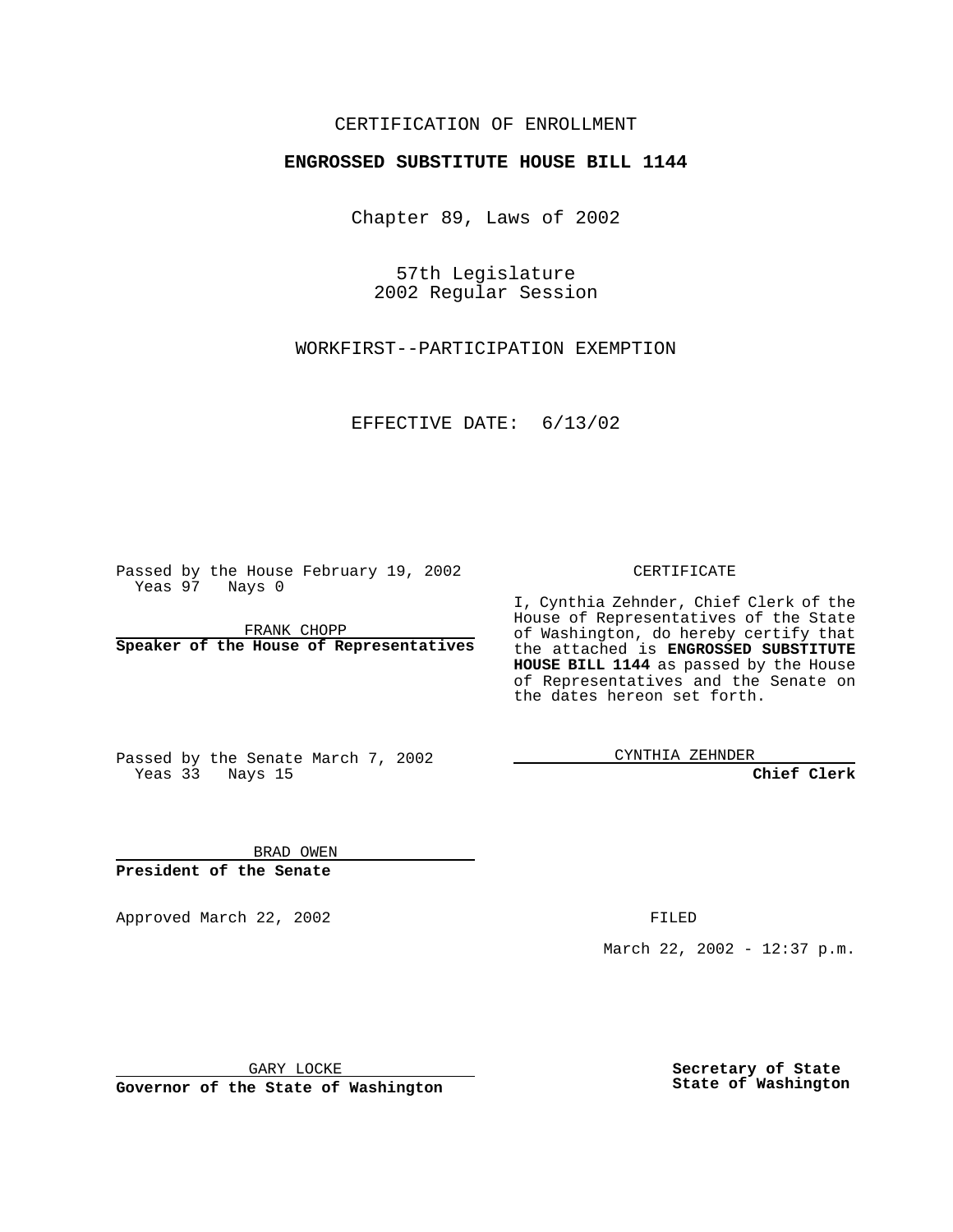## **ENGROSSED SUBSTITUTE HOUSE BILL 1144** \_\_\_\_\_\_\_\_\_\_\_\_\_\_\_\_\_\_\_\_\_\_\_\_\_\_\_\_\_\_\_\_\_\_\_\_\_\_\_\_\_\_\_\_\_\_\_

\_\_\_\_\_\_\_\_\_\_\_\_\_\_\_\_\_\_\_\_\_\_\_\_\_\_\_\_\_\_\_\_\_\_\_\_\_\_\_\_\_\_\_\_\_\_\_

Passed Legislature - 2002 Regular Session

## **State of Washington 57th Legislature 2002 Regular Session**

**By** House Committee on Appropriations (originally sponsored by Representatives Kessler, Tokuda, Ogden, Keiser, Cody, Santos, Edmonds, Kenney, Linville, Darneille, O'Brien, Ruderman, Rockefeller, Dickerson, McDermott, Edwards, Conway, Schual-Berke, Jackley, Lovick, McIntire and Haigh)

Read first time 02/11/2002. Referred to Committee on .

1 AN ACT Relating to the WorkFirst program participation exemption; 2 and amending RCW 74.08A.270.

3 BE IT ENACTED BY THE LEGISLATURE OF THE STATE OF WASHINGTON:

4 **Sec. 1.** RCW 74.08A.270 and 1997 c 58 s 314 are each amended to 5 read as follows:

6 (1) Good cause reasons for failure to participate in WorkFirst 7 program components include:  $((+1))$   $(a)$  Situations where the recipient 8 is a parent or other relative personally providing care for a child 9 under the age of six years, and formal or informal child care, or day 10 care for an incapacitated individual living in the same home as a 11 dependent child, is necessary for an individual to participate or 12 continue participation in the program or accept employment, and such 13 care is not available, and the department fails to provide such care; 14 or  $((2)$  until June 30, 1999, if)) (b) the recipient is a parent with 15 a child under the age of one year, except that at the time a child 16 reaches the age of three months, the recipient is required to 17 participate in one of the following for up to twenty hours per week: 18 (i) Instruction or training which has the purpose of improving

19 parenting skills or child well-being;